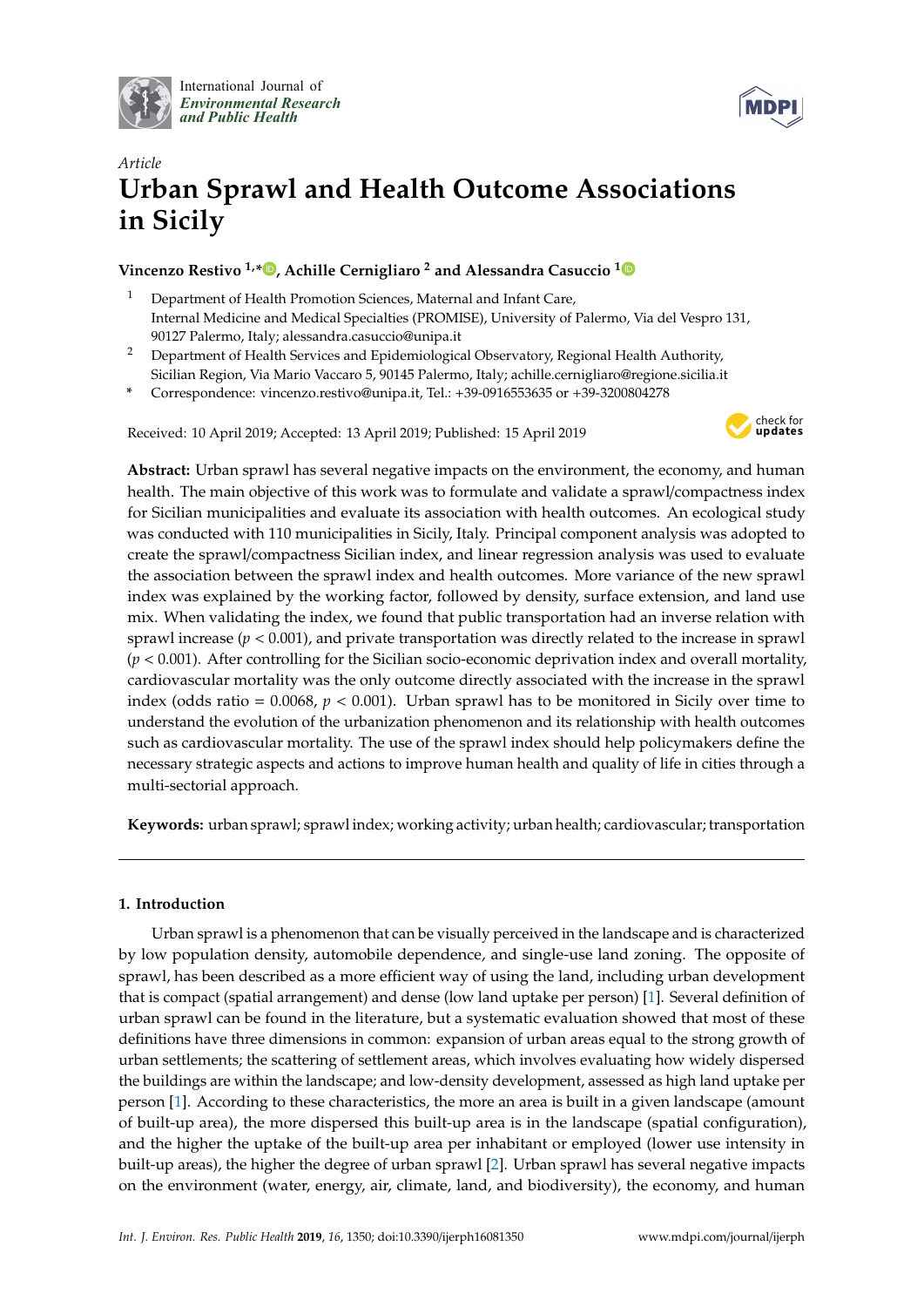health [\[3\]](#page-7-2). Increased air pollution [\[4,](#page-7-3)[5\]](#page-7-4) is the most extensively investigated environmental impact of urban sprawl. A study conducted in 2017 analyzed satellite-based measurements of nitrogen dioxide (NO2) and a global data set of 1,274 urban areas to explore the relationship between urban form and air quality in large and small cities (100,000−500,000 people). Results showed that increased urban contiguity, circularity, and vegetation metrics are significantly associated with lower urban  $NO<sub>2</sub>$ concentrations ( $p = 0.008$ ). The impervious surfaces metric has an insignificant effect ( $p = 0.19$ ) on urban  $NO<sub>2</sub>$  concentration [\[6\]](#page-7-5).

A further consequence of urban sprawl is the growing consumption of energy related to transport. Evidence from cities around the world showed that higher energy consumption rates are associated with lower urban densities, characteristic of sprawling environments [\[7\]](#page-7-6). Compact urban developments with higher urban densities are more energy efficient. Cities with high transport energy use per capita were located in the USA followed by Canada, Australia, and Western Europe [\[7\]](#page-7-6).

Several studies indicated that urban sprawl has a negative impact on human health. For example, increased automobile use has negative effects on health, resulting in higher levels of inactivity and a higher frequency of obesity, in addition to the higher number of pedestrian injuries [\[8](#page-7-7)[–10\]](#page-7-8). Although prior studies showed that environmental factors can influence health, the studies only examined single dimensions of location. The sprawl construct incorporates more complex components of an area's overall accessibility as opposed to primarily relying on single factors such as proximity or density [\[11\]](#page-7-9). Sprawl measures should include proximity, density, walkability, street network connectivity and safety, presence or lack of community centers, the neighborhood mix of jobs, homes, and service types. These factors, when considered together, may explain why location strongly influences risk for health.

In the United States, where urban sprawl was first noted in the 1970s, principal component analysis (PCA) and 2010 cross sectional data for large urbanized areas were used to operationalize compactness/sprawl in each of four dimensions: development density, land use mix, activity centering, and street accessibility. Higher values of the index represent greater compactness and lower values of sprawl [\[12\]](#page-7-10). Generalizing across overall large urbanized areas in the United States, urban sprawl was shown to increase between 2000 and 2010, but only slightly. Atlanta was the most sprawling city and San Francisco was the most compact large urbanized area [\[12\]](#page-7-10). Several indexes have been validated and tested to measure urban sprawl. In China a study evaluated urban land expansion using high-resolution Landsat Thematic Mapper and Enhanced Thematic Mapper data. In this study China's urban land increased by 80.8% during 1990–1995 and 19.2% during 1995–2000. Case studies of the 13 mega cities showed that urban expansion had been largely driven by demographic change, economic growth, and changes in land use policies and regulations [\[13\]](#page-7-11). Another technique used in Europe to measure the degree of urban sprawl was the weighted urban proliferation (WUP) method. The overall value of WUP in Europe (32 countries combined) increased from 1.56 urban permeation units (UPU)/m<sup>2</sup> in 2006 to 1.64 UPU/m<sup>2</sup> in 2009 (1.7% per year). Urban sprawl increased in most European countries by more than 1% per year, and by even more than 2% per year in many countries between 2006 and 2009. A wide range of urban sprawl values were found: low values were obtained for large parts of Scandinavia (<1 UPU/m<sup>2</sup>) and high (>4 UPU/m<sup>2</sup>) to very high (>6 UPU/m<sup>2</sup>) values for Western and Central Europe [\[1\]](#page-7-0). With a greater level of detail, urban sprawl was found to be most pronounced in wide rings around city centers, along large transport corridors, and along many coastlines, particularly in Mediterranean countries [\[1\]](#page-7-0). Despite the awareness that the continuous increase in building sector land use leads to huge costs for the community and has a strong impact on the quality of the environment, built up areas have rapidly grown in Italy. In 2011, the built up area in Italy reached 6.7% of the total area, which is an increase of 9% since 2001 [\[14\]](#page-7-12). In detail, both compact and sprawled built up area represented 26% of the total, whereas the sprawled built up area alone accounted for 14%. This built-up area included more large residential areas and coastal sites, and the remaining was attributed to small-scale settlements predominantly for commercial use [\[14\]](#page-7-12).

Sicily is a larger developed administrative region in Italy; the spread of built-up area has never been evaluated with an urban sprawl metric, nor has its relationship with health consequences.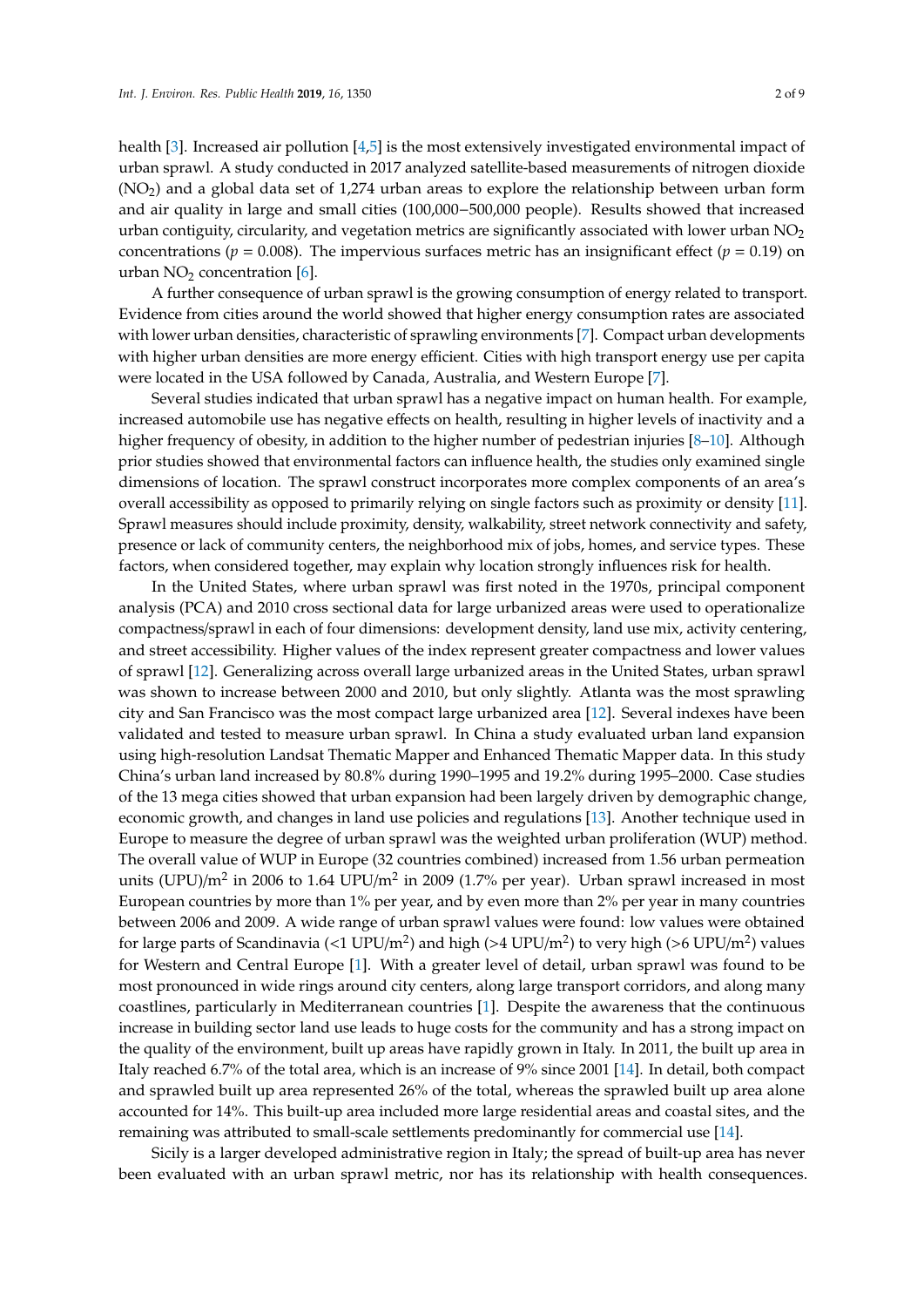The main objective of this work was to produce and to validate a sprawl/compactness index for Sicilian municipalities and evaluate its association with health outcomes.

#### **2. Material and Methods**

#### *2.1. Study Design and Sample*

An ecological study was conducted on Sicilian municipalities. Sicily is one of 20 Italian administrative regions. It is the fourth most populous Italian region, with 5,026,989 residents in 2018. Sicily has an economy mainly based on services for tourists and agriculture. It also has a low number of industries on the national level [\[14\]](#page-7-12). This study was conducted among 110 municipalities: those with more than 10,000 residents in 2011. The rationale for limiting the sample was to produce a homogeneous sprawl/compactness score for large urban areas. Small urban Sicilian areas are different in terms of built environmental characteristics than large urban areas. In small areas, neighboring land uses are similar, guaranteeing more accessibility. According to the Italian Institute of Statistics (Istat), congestion levels are low [\[14\]](#page-7-12). Small urban areas have lower densities than large urban areas because they have lower rent curves and lower land prices.

The sprawl/compactness Sicilian index for each municipality incorporates four dimensions of sprawl: work, density, surface extension, and land use mix.

Economic and demographic factors account for more variance of cost and accessibility in public transportation. Among several factors, sprawl indexes are associated with active commuting, but its association can vary in size and direction for different transportation types and for higher- and lower-income areas [\[15\]](#page-7-13). The working activity factor incorporates the following variables: percentage of working active people, percentage of working people in commercial sector, and percentage of working people in tourism sector. Istat to categorize working activity used the Italian classification of work (CP2011), derived from updating the CP2001 version and adapted to the innovations introduced by the International Standard Classification of Occupations (Isco08) [\[16,](#page-7-14)[17\]](#page-7-15).

In Italy, urbanization land use is closely linked to urban building and its extension, so a density factor was developed [\[14\]](#page-7-12). The density factor is evaluated using building area per km<sup>2</sup>, population density, municipal area covered by continuous residential buildings, and municipal area covered by sparse residential buildings. The building area was evaluated by satellite images as covered buildings, areas isolated from streets or empty spaces or other constructions, that had one or more accesses, and one or more autonomous stairs [\[18\]](#page-8-0).

The surface extension factor includes variables related to the municipal surface extension of urban area and the proportion of municipal urban area in a province. The total extent of the Italian territory (the sum of the surface area of the 8,092 Italian municipalities as of the 2011 Italian census) was 302,070.8 km<sup>2</sup>. This value was determined using the cartographic archives available to Istat, updated as of the 2011 general census, and was assessed using geographic information system (GIS) tools [\[19\]](#page-8-1). Sicily, with an area of 25,832 km<sup>2</sup> (8.6% of the national area), was the largest Italian administrative region, subdivided into nine administrative provinces. Among the administrative provinces, Palermo was the largest at 5009 km<sup>2</sup>, followed by Catania at 3574 km<sup>2</sup>, and Messina at 3266 km<sup>2</sup> [\[19\]](#page-8-1).

Land zone uses are also included in most lists of factors affecting sprawl development patterns. Mixed and integrated land uses represent pedestrian-friendly, transit-oriented, and smart growth patterns [\[15\]](#page-7-13). The land use mix was used as a variable, including municipal altitude and municipal area covered by broad-leaved woods. Istat, within the 2011 Italian census, assessed the altitudes of the Italian municipalities using GIS methodology and adopting the Zonal statistics as table algorithm of ARCGIS 10.1 (Esri Italia, Rome, Italy) [\[18\]](#page-8-0).

To evaluate health outcomes in this study, we used Sicilian mortality rate. The death data was sourced from the Sicilian Register of Causes of Death (ReNCaM) [\[20\]](#page-8-2). The Sicilian ReNCaM estimates mortality indicators considering: sex, province and municipality of residence, year of death, province and municipality of death, year of birth, age at the time of death, and the principal cause of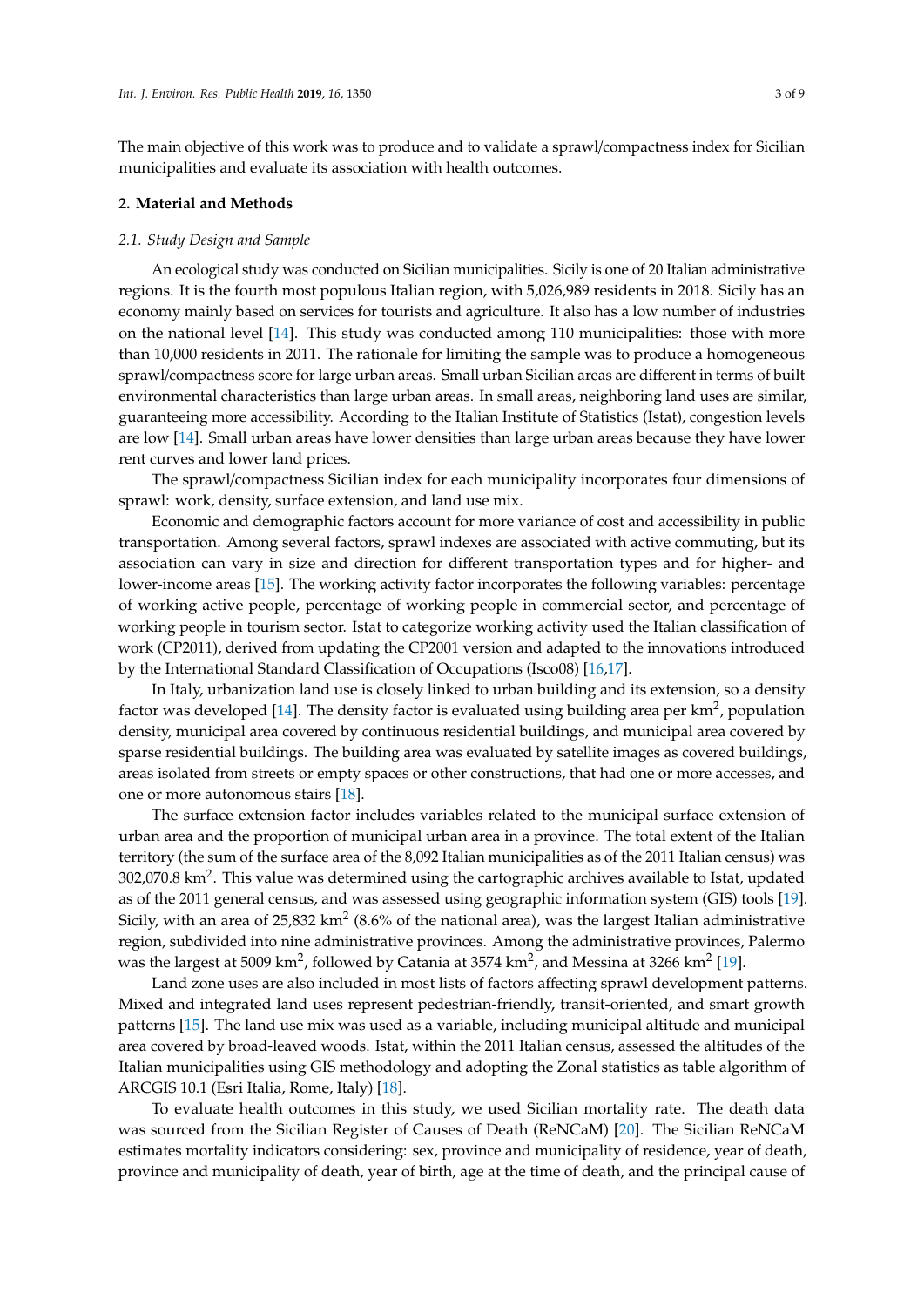death. The causes of death were codified using the ninth revision of the International Classification of Diseases, Traumas and Causes of Death (ICD-9CM). In this analysis, mortality rate was grouped by anatomical apparatus using the following ICD9-CM codes: cardiovascular (390–459), respiratory (460–519), neoplastic (140–209 and 230–231), and overall mortality rate (001–009).

Another variable we used to control for health outcome was the already published Sicilian socioeconomic deprivation index [\[21](#page-8-3)[,22\]](#page-8-4). The index was built for each municipality according to specific inequality dimensions: education level, family composition, unemployment, and house crowding. This index was divided by population quintiles: very high deprivation level, high deprivation level, medium deprivation level, low deprivation level, and very low deprivation level.

Our study was conducted using anonymous and unidentifiable data according to Italian privacy law.

#### *2.2. Statistical Methods*

PCA was used to derive the sprawl index of Sicilian municipalities. The principal component selected to represent one dimension was the component that captured the largest share of common variance among the variables. Principal factor extraction was used followed by orthogonal rotation, which allows for determination of the correlation among the factors. A four-factor model was fitted, examining factor loadings for each model.

The sprawl phenomenon had a consistently recognized association with automobile dependence [\[2\]](#page-7-1). A correlation analysis of the sprawl index and transportation outcomes was conducted to validate the index using Pearson correlation. After controlling for other relevant influences, it is expected that compact urbanized areas have relatively high transit, walkability, and short drive times to work.

To evaluate the association between the sprawl index and health outcomes, we used linear regression analysis. The dependent variable was logged to be normally distributed and hence properly modelled with regression analysis. All analysis was performed using Stata v14.2 software (StataCorp LLC, College Station, TX, USA) and for all analyses, a *p*-value < 0.05 was considered to indicate significance (two-tailed).

#### **3. Results**

Table [1](#page-4-0) shows the results of the factorial analysis identifying four factors. The working factor, with an eigenvalue of 4.57, indicates that one factor accounts for more than one-third of the total variance in the dataset. All component variables load positively on the working factor. The eigenvalue for the density factor was 3.77. The density factor accounts for more than one-quarter of the total variance in the dataset. All component variables load positively on the density factor. The surface extension factor had an eigenvalue of 1.78, which is an explained variance of over 1/10. Both component variables load positively on the surface extension factor. The eigenvalue of mix land using factor was 1.31, which is an explained variance of less than 1/10.

Although the working factor was the most explaining dimension of sprawl, there is no rationale for assigning different weights to the four factors. Each affects the accessibility or inaccessibility of development patterns no more than others. Depending on the values, each factor can move along the continuum from sprawl to compact development. Therefore, the sprawl index was created containing predictions for factors scored by the Bartlett method [\[23\]](#page-8-5).

Table [2](#page-5-0) presents overall compactness scores and individual component scores for the 10 most sprawling and the 10 most compact large urbanized areas. Using these metrics, Palermo was the most sprawling city and Riposto was the most compact.

The relationships between sprawl and travel outcomes were used to validate the urbanized area sprawl measures. Table [3](#page-5-1) shows the correlation analysis between the sprawl/compactness index and the public or private transportation rate for Sicilian municipalities, extracted from the 2011 Italian census, used to validate the index. Public transportation had an inverse relationship with sprawl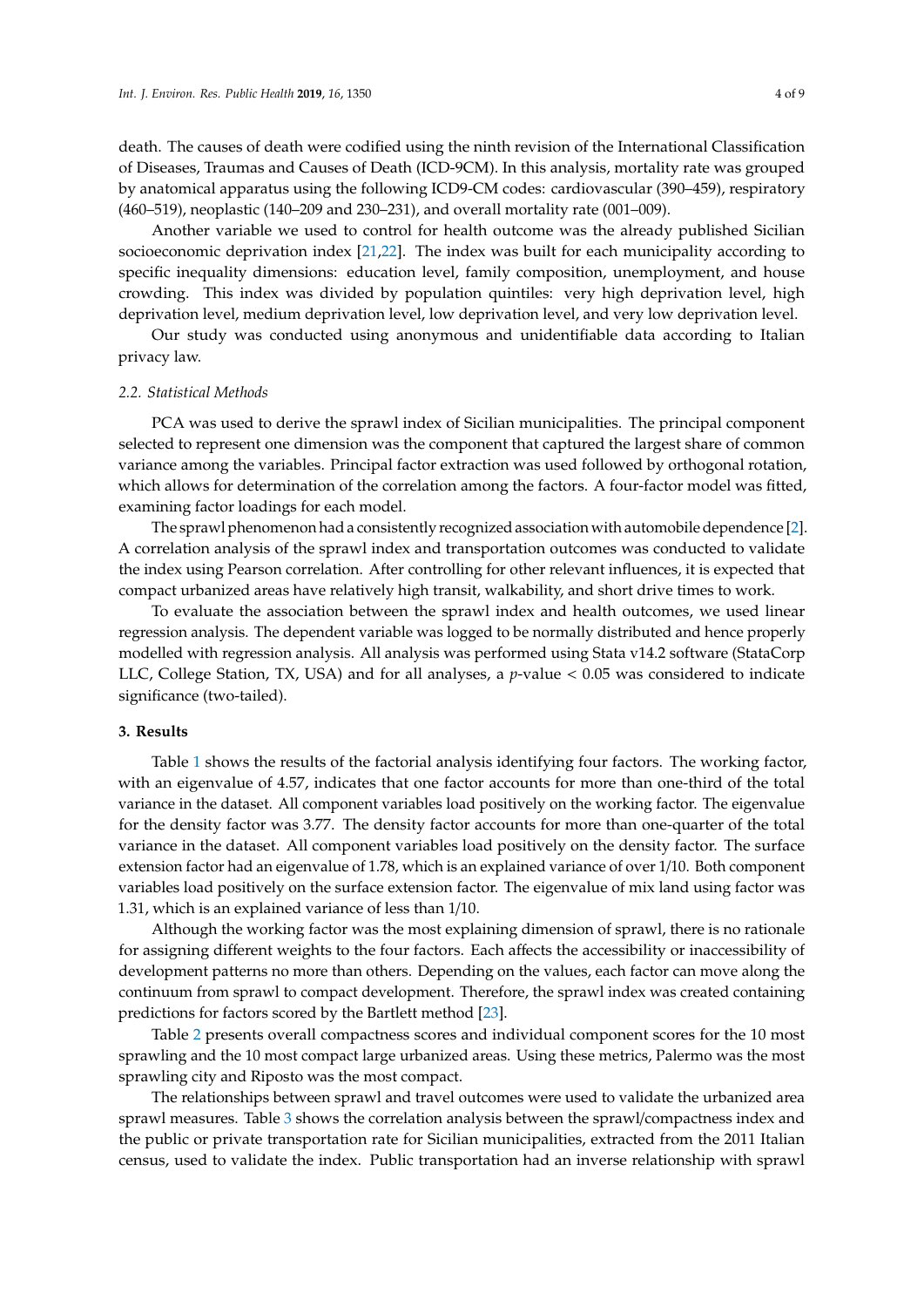<span id="page-4-0"></span>increase (β coefficient = –0.185, *p* < 0.001); private transportation had a direct relationship with the increase in sprawl (β coefficient = 0.187, *p* < 0.001).

| <b>Urban Sprawl Factors</b>                                   | <b>Factor Loading</b> |
|---------------------------------------------------------------|-----------------------|
| <b>Working Factor</b>                                         |                       |
| Percentage of working people by province                      | 0.946                 |
| Percentage of working people in commercial sector by province | 0.934                 |
| Percentage of working people in touristic sector              | 0.955                 |
| Eigenvalue                                                    | 4.57                  |
| Explained variance                                            | 30.8%                 |
| <b>Density Factor</b>                                         |                       |
| Municipal population density                                  | 0.851                 |
| Municipal density of building surface                         | 0.917                 |
| Municipal area covered by continuous residential building     | 0.759                 |
| Municipal area covered by sparse residential building         | 0.882                 |
| Eigenvalue                                                    | 3.77                  |
| Explained variance                                            | 25.4%                 |
| <b>Surface Extension Factor</b>                               |                       |
| Municipal surface                                             | 0.816                 |
| Proportion of provincial surface covered by municipal area    | 0.800                 |
| Eigenvalue                                                    | 1.78                  |
| Explained variance                                            | 12.0%                 |
| <b>Mixed Land Use Factor</b>                                  |                       |
| Municipal altitude on sea level                               | 0.604                 |
| Mean of municipal broad-leaved woods                          | 0.818                 |
| Eigenvalue                                                    | 1.31                  |
| Explained variance                                            | 8.8%                  |

**Table 1.** Variables loading of sprawl/compactness index for Sicilian municipalities.

**Table 2.** Sprawl/compactness score for most 10 sprawling and 10 most compact Sicilian cities.

| City                            | Sprawl/Compact<br>Index | Working<br>Factor | Density<br>Factor | <b>Surface Extension</b><br>Factor | <b>Mixed Land</b><br><b>Use Factor</b> |  |  |  |
|---------------------------------|-------------------------|-------------------|-------------------|------------------------------------|----------------------------------------|--|--|--|
| <b>10 Most Sprawling Cities</b> |                         |                   |                   |                                    |                                        |  |  |  |
| Palermo                         | 12.4                    | 9.1               | 3.1               | 0.9                                | $-0.6$                                 |  |  |  |
| Ragusa                          | 10.5                    | 5.0               | $-0.2$            | 6.0                                | $-0.3$                                 |  |  |  |
| Caltanissetta                   | 9.1                     | 4.6               | $-0.1$            | 4.6                                | $-0.1$                                 |  |  |  |
| Messina                         | 8.7                     | 6.7               | 0.5               | 1.8                                | $-0.4$                                 |  |  |  |
| <b>Siracusa</b>                 | 8.2                     | 6.3               | 0.5               | 2.2                                | $-0.8$                                 |  |  |  |
| Modica                          | 7.4                     | 4.0               | 0.1               | 3.7                                | $-0.3$                                 |  |  |  |
| Gela                            | 6.6                     | 4.2               | $-0.1$            | 3.1                                | $-0.8$                                 |  |  |  |
| Noto                            | 6.4                     | 0.6               | $-0.2$            | 6.4                                | $-0.3$                                 |  |  |  |
| Enna                            | 6.3                     | 3.0               | $-0.2$            | 3.5                                | 0.1                                    |  |  |  |
| Catania                         | 4.7                     | 3.8               | 0.4               | 1.2                                | $-0.7$                                 |  |  |  |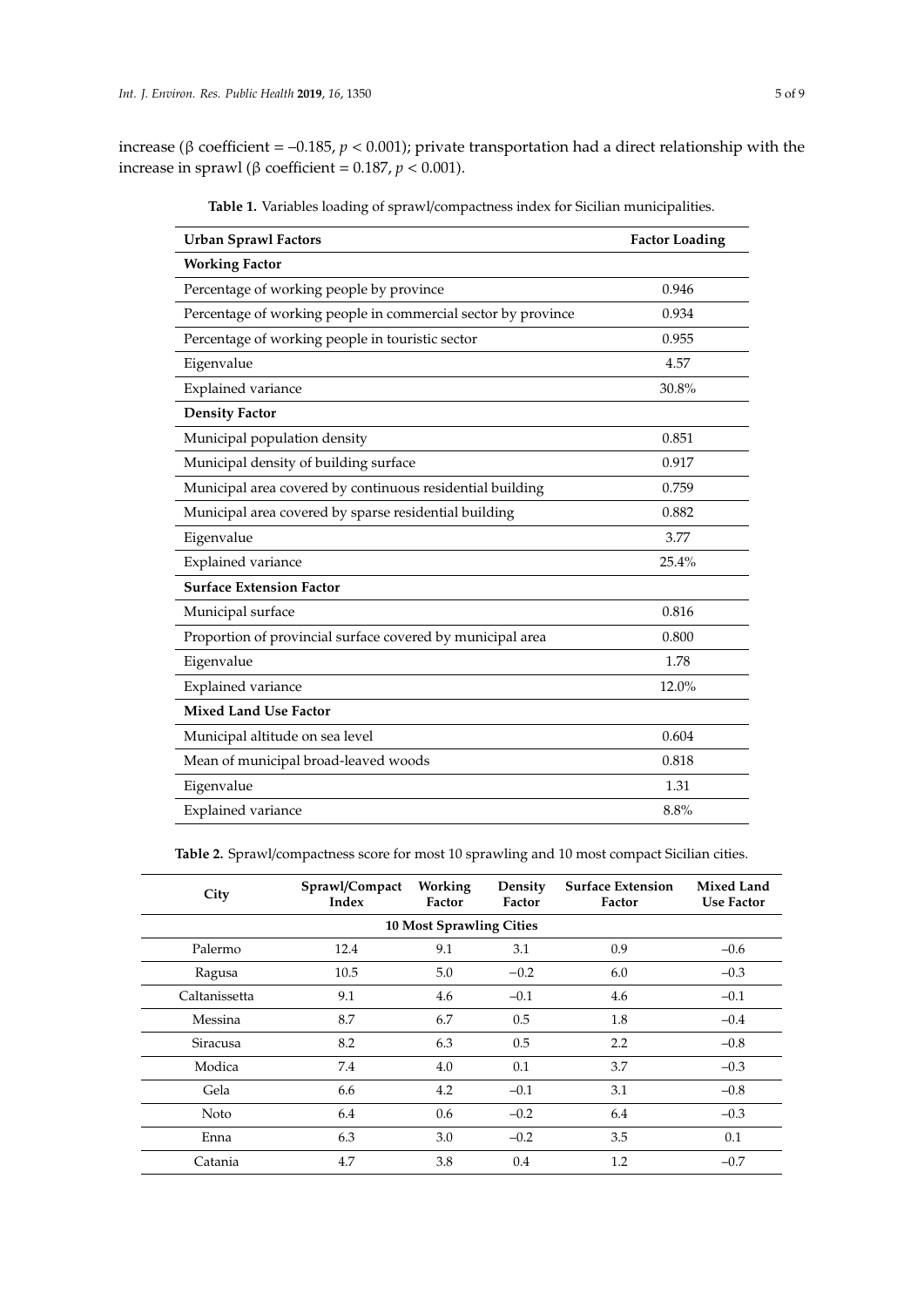<span id="page-5-0"></span>

| City                          | Sprawl/Compact<br>Index | Working<br>Factor | Density<br>Factor | <b>Surface Extension</b><br>Factor | <b>Mixed Land</b><br><b>Use Factor</b> |  |  |  |  |
|-------------------------------|-------------------------|-------------------|-------------------|------------------------------------|----------------------------------------|--|--|--|--|
| <b>10 Most Compact Cities</b> |                         |                   |                   |                                    |                                        |  |  |  |  |
| Ravanusa                      | $-0.9$                  | 0.1               | $-0.3$            | $-0.2$                             | $-0.6$                                 |  |  |  |  |
| Scordia                       | $-1.1$                  | $-0.1$            | 0.3               | $-0.5$                             | $-0.7$                                 |  |  |  |  |
| Casteldaccia                  | $-1.1$                  | $-0.2$            | $-0.1$            | $-0.4$                             | $-0.4$                                 |  |  |  |  |
| Grammichele                   | $-1.1$                  | $-0.2$            | $-0.1$            | $-0.4$                             | $-0.3$                                 |  |  |  |  |
| Belmonte Mezzagno             | $-1.2$                  | $-0.3$            | $-0.3$            | $-0.5$                             | $-0.1$                                 |  |  |  |  |
| Santa Teresa di Riva          | $-1.3$                  | $-0.1$            | 0.1               | $-0.6$                             | $-0.6$                                 |  |  |  |  |
| Santa Flavia                  | $-1.4$                  | $-0.3$            | 0.3               | $-0.6$                             | $-0.8$                                 |  |  |  |  |
| Palagonia                     | $-1.4$                  | $-0.2$            | $-0.2$            | $-0.1$                             | $-0.7$                                 |  |  |  |  |
| Motta Sant'Anastasia          | $-1.5$                  | $-0.1$            | $-0.4$            | $-0.4$                             | $-0.6$                                 |  |  |  |  |
| Riposto                       | $-1.5$                  | $-0.1$            | $-0.1$            | $-0.6$                             | $-0.8$                                 |  |  |  |  |

**Table 2.** *Cont.*

<span id="page-5-1"></span>**Table 3.** Correlation between urban sprawl and transportation type.

| <b>Transportation Type</b> | Sprawl Index | <i>p</i> -Value |
|----------------------------|--------------|-----------------|
| Public                     | $-0.185$     | < 0.001         |
| Private                    | 0.187        | <0.001          |

Table [4](#page-5-2) show results of univariate and multivariate linear regression analysis of urban sprawl with health-related outcomes. After controlling for the Sicilian socio-economic deprivation index, mortality for neoplasia, respiratory disease, and the overall mortality, only cardiovascular mortality had a direct association with the increase in the sprawl index, with odds ratio  $(OR) = 0.0068$ ,  $p < 0.001$ .

<span id="page-5-2"></span>

|  |  |  |  |  |  | <b>Table 4.</b> Univariate and multivariate regression analysis of sprawl compactness score and health outcome. |  |  |
|--|--|--|--|--|--|-----------------------------------------------------------------------------------------------------------------|--|--|
|--|--|--|--|--|--|-----------------------------------------------------------------------------------------------------------------|--|--|

| <b>Health Outcome</b>                | Crude Odds Ratio (OR) | <i>p</i> -Value | <b>Adjusted OR</b> | <i>p</i> -Value |
|--------------------------------------|-----------------------|-----------------|--------------------|-----------------|
| Overall mortality rate               | 0.0004                | < 0.001         | $-0.0019$          | 0.428           |
| Neoplasia mortality rate             | 0.0013                | < 0.001         | $-0.0004$          | 0.941           |
| Cardiovascular mortality rate        | 0.0011                | < 0.001         | 0.0068             | 0.008           |
| Respiratory mortality rate           | 0.0054                | < 0.001         | 0.0016             | 0.729           |
| Very high socio economic deprivation | 3.8087                | 0.004           | $-0.3825$          | 0.788           |

## **4. Discussion**

This study developed an overall measure of compactness/sprawl for Sicilian municipalities to allow for future longitudinal comparisons. The factor explaining more of the variance in the sprawl index variables was the working factor. This highlights the impact of active commuting on urban sprawl, which can vary in size and direction for different transportation types and for higher-income and lower-income areas [\[2\]](#page-7-1). Urban sprawl may reduce community-level social capital by increasing commute times and creating geographic barriers between areas where people work, live, and shop [\[24\]](#page-8-6). According to this evaluation, the orographic characteristics of the Sicilian landscape, socioeconomic conditions, and working modalities could have considerably influenced urbanization policies. The consequences of sprawl are not restricted to suburban neighborhoods, but may accrue within an entire economic region, including areas in the region that are not themselves sprawling [\[25\]](#page-8-7). Sprawl may increase traffic across a central city and its surrounding suburbs as people commute to and from work.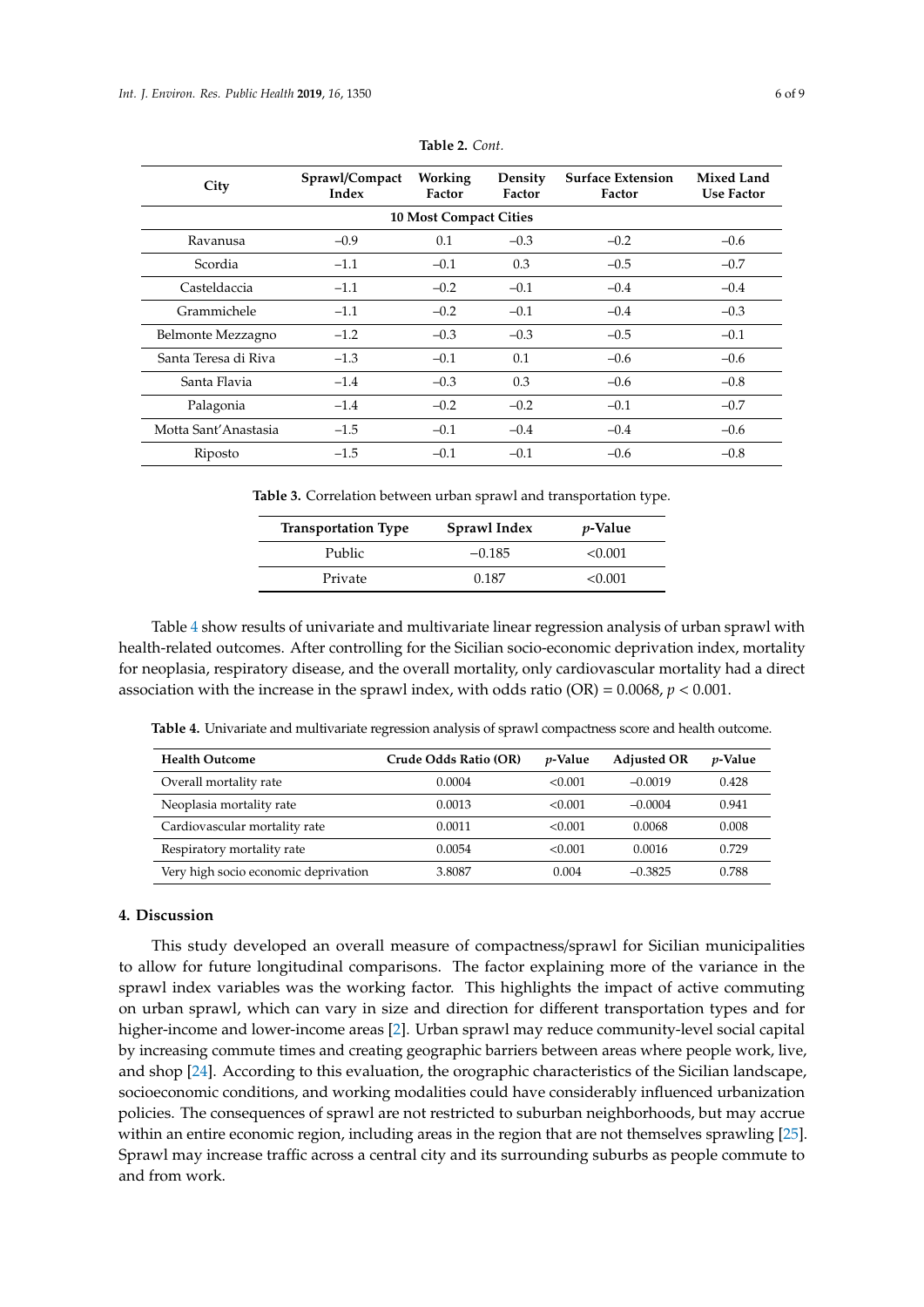The sprawl index developed in Sicily showed a higher level of consistency with the Italian report that compared urbanization density and dimension of municipalities in 2011 [\[14\]](#page-7-12). According to these figures, Catania was the Sicilian city with the largest urbanized area, followed by Palermo. Messina was the city with the highest urbanization density, followed by Palermo. The Sicilian sprawl index considered urbanization density in its factorial analysis, and Palermo was the Sicilian city with the highest density factor value, followed by Catania and Messina. Larger municipalities showed higher sprawl indexes than smaller cities in Sicily. This could be related to low-urbanization policies developed around city centers in larger cities and the lack of in-filling policies, using the gaps within existing built-up areas such as unused sites or brownfields.

In Sicily, urban sprawl is associated with cardiovascular mortality rate after controlling for other mortality rates and age. Another study assessed the relationship between urban sprawl and coronary artery disease endpoints, such as myocardial infarction and coronary artery disease death in a female population in the United States. In this study, women living in areas with a lower degree of compactness (or higher urban sprawl) were at significantly higher risk of coronary artery disease events or death than those living in more compact areas, after adjusting for obesity and weekly calorie expenditure [\[26\]](#page-8-8). Fewer opportunities to walk in more compact areas, perhaps due to fewer sidewalks and nearby walking destinations, would explain the association between mortality rate and urban sprawl. The association of urban sprawl with cardiovascular disease and sedentary lifestyle showed a greater risk for non-communicable diseases linked with lifestyle. Some studies showed a statistically significant link between the elements of the built environment and the risk of obesity, suggesting that some built environments may be more "obesogenic" than others [\[8](#page-7-7)[,9\]](#page-7-16). In the United States, data from the Behavioral Risk Factor Surveillance System were collected from 350,000 adults to investigate the relationship between health risk behaviors and chronic disease [\[10\]](#page-7-8). The results showed, after controlling for individual and country level variables, that both original and new compactness indexes were negatively related to body mass index, obesity, heart disease, high blood pressure, and diabetes. Even if the causal mechanism was not assessed, low levels of active travel may be partially responsible for this result. Urban sprawl could have a negative impact on other health outcomes, like mental health. An Italian study assessed this relationship by looking at variations in antidepressant prescriptions depending on specific dimensions of the built environment (urban density, land use mix, green areas, public services, and accessibility through public transport) [\[27\]](#page-8-9). The effect of both variables was reported in men and women over 50 years old.

Another study showed that urban sprawl impacts life expectancy. This study was conducted in the United States, where the ranking for life expectancy decreased from 11th place in 1980 to 21st in 2006, to explain the connections between urban sprawl and life expectancy for metropolitan counties in the United States in 2010 [\[28\]](#page-8-10). After controlling for socio-demographic characteristics, the authors found that life expectancy was significantly higher in compact counties than in sprawling counties. A life expectancy increase of 3% was found with a doubling of the compactness index (increase by 100%). This corresponded to a 2.5-year increase in life expectancy for Americans who had a current expectancy of 78 years.

The main limitation of our study was the small sample size of the study. This bias can be balanced considering that, in Italy, there have been no other studies analyzing urban sprawl indexes. Another limitation is that mortality rate can be affected by existing illness unassociated with sprawl design. Even if we corrected for other mortality rates, the covariates reduced the risk attributed to the cross-sectional design.

#### **5. Conclusions**

This study created an urban sprawl metric for Sicily that should to be monitored over time to understand the evolution of the urbanization phenomenon and to help plan transport and settlement development, as population density is related to accessibility and the cost effectiveness of public transport. The use of the sprawl index should help designers, local governments, public bodies, policy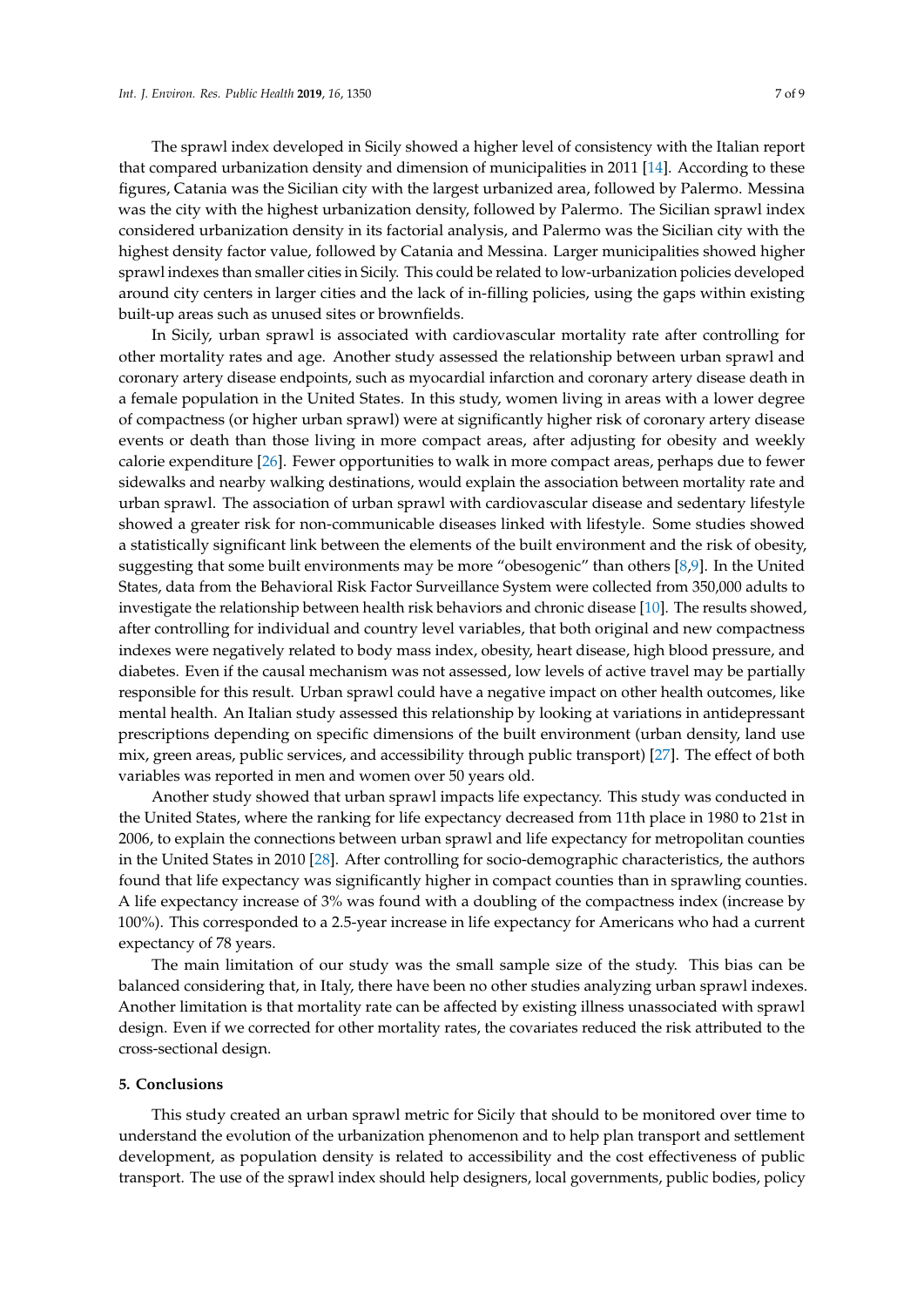makers, and all professionals working at local health agencies to define the strategic aspects and actions to improve human health and quality of life in cities through a multi-sectorial approach to public health promotion policies.

**Author Contributions:** Conceptualization, A.C. (Alessandra Casuccio) and V.R.; methodology, A.C. (Alessandra Casuccio) and V.R.; software, V.R.; validation, A.C. (Alessandra Casuccio), V.R. and A.C. (Achille Cernigliaro); formal analysis, V.R.; investigation, V.R.; resources, A.C. (Achille Cernigliaro); data curation, V.R.; writing—original draft preparation, V.R.; writing—review and editing, A.C. (Alessandra Casuccio), V.R. and A.C. (Achille Cernigliaro); visualization, V.R.; supervision, A.C. (Alessandra Casuccio); project administration, A.C. (Alessandra Casuccio).

**Funding:** This research received no external funding.

**Acknowledgments:** The authors are grateful to Epidemiology Department of Lazio Region Health Service to collaborate in collection data.

**Conflicts of Interest:** The authors declare no conflict of interest.

### **References**

- <span id="page-7-0"></span>1. European Environment Agency. Urban Sprawl in Europe Joint EEA-FOEN Report. EEA Report No 11/2016. Available online: https://www.eea.europa.eu/publications/[urban-sprawl-in-europe](https://www.eea.europa.eu/publications/urban-sprawl-in-europe) (accessed on 10 January 2019).
- <span id="page-7-1"></span>2. Jaeger, J.; Bertiller, R.; Schwick, C.; Kienast, F. Suitability criteria for measures of urban sprawl. *Ecol. Indic.* **2010**, *10*, 427–441. [\[CrossRef\]](http://dx.doi.org/10.1016/j.ecolind.2009.07.010)
- <span id="page-7-2"></span>3. Capolongo, S.; Rebecchi, A.; Dettori, M.; Appolloni, L.; Azara, A.; Buffoli, M.; Capasso, L.; Casuccio, A.; Conti, G.O.; D'Amico, A.; et al. Healthy Design and Urban Planning Strategies, Actions, and Policy to Achieve Salutogenic Cities. *Int. J. Environ. Res. Public Health* **2018**, *15*, 2698. [\[CrossRef\]](http://dx.doi.org/10.3390/ijerph15122698) [\[PubMed\]](http://www.ncbi.nlm.nih.gov/pubmed/30501119)
- <span id="page-7-3"></span>4. McCarty, J.; Kaza, N. Urban form and air quality in the United States. *Landsc. Urban Plan.* **2015**, *139*, 168–179. [\[CrossRef\]](http://dx.doi.org/10.1016/j.landurbplan.2015.03.008)
- <span id="page-7-4"></span>5. Larkin, A.; van Donkelaar, A.; Geddes, J.A.; Martin, R.V.; Hystad, P. Relationships between changes in urban characteristics and air quality in East Asia from 2000 to 2010. *Environ. Sci. Technol.* **2016**, *50*, 9142–9149. [\[CrossRef\]](http://dx.doi.org/10.1021/acs.est.6b02549) [\[PubMed\]](http://www.ncbi.nlm.nih.gov/pubmed/27442110)
- <span id="page-7-5"></span>6. Bechle, M.J. Does Urban Form Affect Urban NO2? Satellite-Based Evidence for more than 1200 Cities. *Environ. Sci. Technol.* **2017**, *51*, 12707–12716. [\[CrossRef\]](http://dx.doi.org/10.1021/acs.est.7b01194)
- <span id="page-7-6"></span>7. Lefèvre, B. Urban Transport Energy Consumption: Determinants and Strategies for its Reduction. An analysis of the literature. *SAPIENS* **2009**, *2*, 1–17.
- <span id="page-7-7"></span>8. Frumkin, H. Urban sprawl and public health. *Public Health Rep.* **2002**, *117*, 201–217. [\[CrossRef\]](http://dx.doi.org/10.1016/S0033-3549(04)50155-3)
- <span id="page-7-16"></span>9. Ewing, R.; Schieber, R.A.; Zegeer, C.V. Urban sprawl as a risk factor in motor vehicle occupant and pedestrian fatalities. *Am. J. Public Health* **2003**, *93*, 1541–1545. [\[CrossRef\]](http://dx.doi.org/10.2105/AJPH.93.9.1541)
- <span id="page-7-8"></span>10. Ewing, R.; Meakins, G.; Hamidi, S.; Nelson, A.C. Relationship between urban sprawl and physical activity, obesity, and morbidity-update and refinement. *Health Place* **2014**, *26*, 118–126. [\[CrossRef\]](http://dx.doi.org/10.1016/j.healthplace.2013.12.008)
- <span id="page-7-9"></span>11. Ewing, R.; Schmid, T.; Killingsworth, R.; Zlot, A.; Raudenbush, S. Relationship between urban sprawl and physical activity, obesity, and morbidity. *Am. J. Health Promot.* **2003**, *18*, 47–57.
- <span id="page-7-10"></span>12. Hamidi, S.; Ewing, R. Longitudinal study of changes in urban sprawl between 2000 and 2010 in the United States. *Landsc. Urban Plan.* **2014**, *128*, 72–82. [\[CrossRef\]](http://dx.doi.org/10.1016/j.landurbplan.2014.04.021)
- <span id="page-7-11"></span>13. Liu, J.; Zhan, J.; Deng, X. Spatio-temporal Patterns and Driving Forces of Urban Land Expansion in China during the Economic Reform Era. *J. Hum. Environ.* **2005**, *34*, 450–455. [\[CrossRef\]](http://dx.doi.org/10.1579/0044-7447-34.6.450)
- <span id="page-7-12"></span>14. Istat. Forme, Livelli e Dinamiche dell'Urbanizzazione in Italia 2017. Available online: https://[www.istat.it](https://www.istat.it/it/files/2017/05/Urbanizzazione.pdf)/it/ files/2017/05/[Urbanizzazione.pdf](https://www.istat.it/it/files/2017/05/Urbanizzazione.pdf) (accessed on 10 January 2019).
- <span id="page-7-13"></span>15. Fan, J.X.; Wen, M.; Kowaleski-Jones, L. An ecological analysis of environmental correlates of active commuting in urban U.S. *Health Place* **2014**, *30*, 242–250. [\[CrossRef\]](http://dx.doi.org/10.1016/j.healthplace.2014.09.014)
- <span id="page-7-14"></span>16. Istat. Classificazione delle Professioni. Available online: https://[www.istat.it](https://www.istat.it/it/archivio/18132)/it/archivio/18132 (accessed on 10 January 2019).
- <span id="page-7-15"></span>17. International Standard Classification of Occupations. ISCO-08 Structure, Index Correspondence with ISCO-88. 2016. Available online: http://[www.ilo.org](http://www.ilo.org/public/english/bureau/stat/isco/isco08/index.htm)/public/english/bureau/stat/isco/isco08/index.htm (accessed on 10 January 2019).